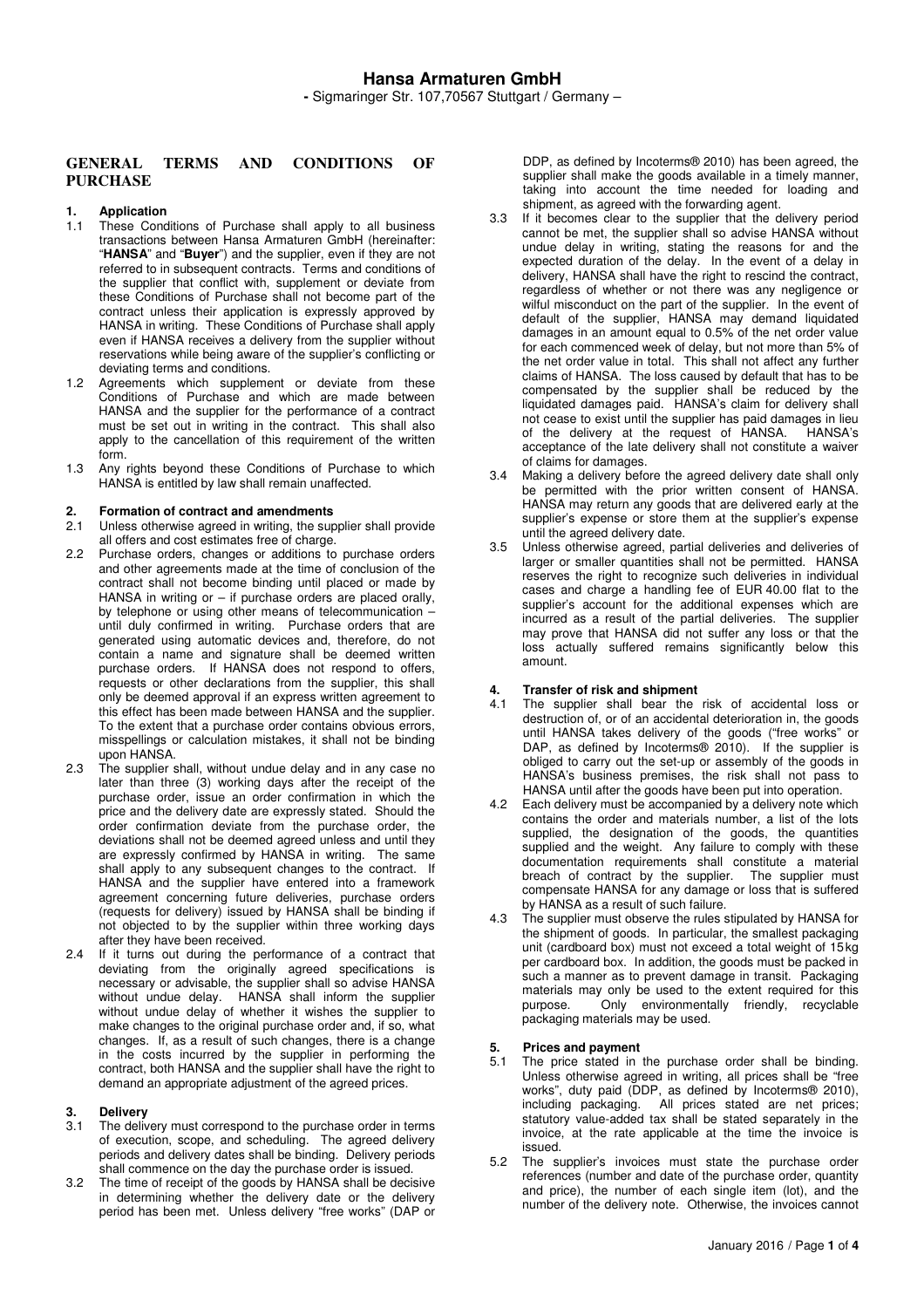be processed and, therefore, will be deemed not received. Copies of invoices shall be marked as duplicates.

- 5.3 Payment shall be made upon HANSA taking delivery of the goods and receipt of the invoice within sixty (60) days with a 2% discount or within ninety (90) days net. Payment will be made subject to review of the invoice. If a shipment is defective, HANSA may withhold payment until the supplier has properly performed its obligations, without HANSA forfeiting its right to rebates, discounts or similar price reductions. To the extent that the supplier is obliged to provide materials tests, inspection reports, quality documents or other documents, the receipt of these documents shall be a further prerequisite for the acceptance of the goods. The time allowed for payment shall not commence until all defects have been fully remedied. If goods are delivered early, the time allowed for payment shall not commence until the agreed delivery date.
- 5.4 Ownership of the goods shall be transferred to HANSA free of any encumbrances when the goods are paid for, at the latest. All payments shall be made to the supplier only. Extended or prolonged retention-of-title clauses shall not be permitted. The supplier shall have no right to set its own claims off against claims of HANSA unless the supplier's claims have been established in a judgment that cannot be appealed against or are undisputed. The supplier may only assert a right to retain if its own claims and the claims of HANSA are based on the same contract.

## **6.** Warranty and claims for defects 6.1 Unless otherwise agreed, the stat

- Unless otherwise agreed, the statutory warranty rights shall apply.
- 6.2 The supplier warrants that the goods supplied are state of the art and that they correspond to the agreed specifications, the applicable legal provisions and the regulations and guidelines issued by public authorities, employers' liability insurance associations and professional associations. The supplier must particularly comply with the EU Chemicals Regulation REACH. The supplier must inform HANSA without undue delay in writing if the supplier has any concerns about the purchase order being performed as requested by HANSA.
- 6.3 To the extent feasible in the proper course of business, HANSA shall examine without undue delay after taking delivery of the goods whether the goods received correspond to the purchase order in terms of quantity and type and whether any damage has been sustained in transit that can be identified externally.
- If a defect is discovered during such examinations or at a later point in time, HANSA shall, to the extent feasible in the proper course of business, so advise the supplier without undue delay after the examination has been carried out or the defect discovered.
- 6.5 HANSA's approval of drawings, calculations or other technical documents of the supplier shall not affect the supplier's responsibility for defects or the supplier's liability under any guarantee it has given.
- 6.6 If the goods contain defects, HANSA may, without prejudice to its statutory claims for defects, demand that the supplier repair the defects or, at HANSA's option, that the supplier deliver goods which are free from defects. The supplier shall bear all necessary expenses for the repair or replacement delivery.
- 6.7 Except in cases of fraudulent intent, claims for defects shall become time-barred within 3 years unless the item has been used for a building in accordance with its normal use and has caused such building to be defective. The limitation period shall commence when HANSA takes delivery of the contractual items (transfer of risk).
- 6.8 If the supplier performs its obligation to take remedial action by making a replacement delivery, the limitation period shall commence anew for any goods supplied as a replacement after HANSA has taken delivery of these goods.
- 6.9 Suppliers of goods for which replacement parts are needed shall be obliged to supply HANSA upon expiry of the

limitation period for another ten years with the required replacement parts, accessories and tools.

# **7.** Product liability<br>7.1 The supplier shall

- The supplier shall be obliged to indemnify and hold HANSA harmless from and against any and all third-party claims under German or foreign product liability law which are based on a defect of the product delivered by the supplier if and to the extent that the supplier is responsible for the product defect and the damage suffered according to the principles of product liability law. This shall not affect any further claims of HANSA.
- 7.2 In the cases set out in clause 7.1 above, the supplier shall bear all costs and expenses, including the cost of legal action, if any. In particular, the supplier shall reimburse HANSA for any and all expenses which HANSA incurs as a result of or in connection with any precautionary measures – in particular, product warnings, an exchange of products or product recalls – which HANSA takes to avoid being held liable under product liability law. Where possible and not unreasonable for HANSA, HANSA shall advise the supplier of the contents and scope of the measures to be taken and give the supplier the opportunity to comment thereon.
- 7.3 The supplier must appropriately insure against all risks arising from product liability, including the risk of product recalls, and shall present the insurance policy to HANSA as evidence, if so requested.

## **8.** Third-party property rights 8.1 The supplier warrants that the

- The supplier warrants that the delivery and use of the goods do not infringe any patents, licences or other third-party property rights.
- 8.2 If, due to the delivery and use of the goods, HANSA or HANSA's customers are held liable by a third party for infringement of any such rights, the supplier shall be obliged to indemnify and hold HANSA or HANSA's customers harmless from and against these claims. This duty to indemnify shall apply to all costs and expenses which are incurred in connection with HANSA or HANSA's customers being held liable.

### **9. Provision of items by HANSA**

- 9.1 HANSA shall retain title to all samples, models, drawings, artworks, tools, and other items which HANSA provides to the supplier for the manufacture of the goods ordered or for any other purpose. The supplier is obliged to use these items only for the manufacture of the goods ordered or as otherwise specified by HANSA. The items may not be made available to third parties. The supplier must return the items to HANSA unasked and without undue delay at its own expense if and when they are no longer needed.
- 9.2 Any processing or transformation by the supplier of the items provided shall be made on behalf of HANSA. If such items are processed together with other items which do not belong to HANSA, HANSA shall acquire co-ownership of the new item in proportion to the ratio of the value of the item provided by HANSA to the value of the other processed items at the time of processing.
- 9.3 The supplier is obliged to handle and store all items provided with due care. The supplier must insure the items provided at its own expense at replacement value against damage by fire, water, and theft. The supplier hereby assigns to HANSA all claims for compensation arising from such insurance. HANSA hereby accepts the assignment. The supplier is obliged to carry out all necessary maintenance and inspection work and all servicing and repair work with respect to the items provided in a timely manner at its own expense. The supplier must advise HANSA without undue delay of any damage.
- 9.4 Goods which the supplier manufactures in whole or in part according to HANSA's specifications, or using the items provided by HANSA, may be used by the supplier itself, or be offered, supplied, or otherwise made available to a third party, only with the prior written consent of HANSA. This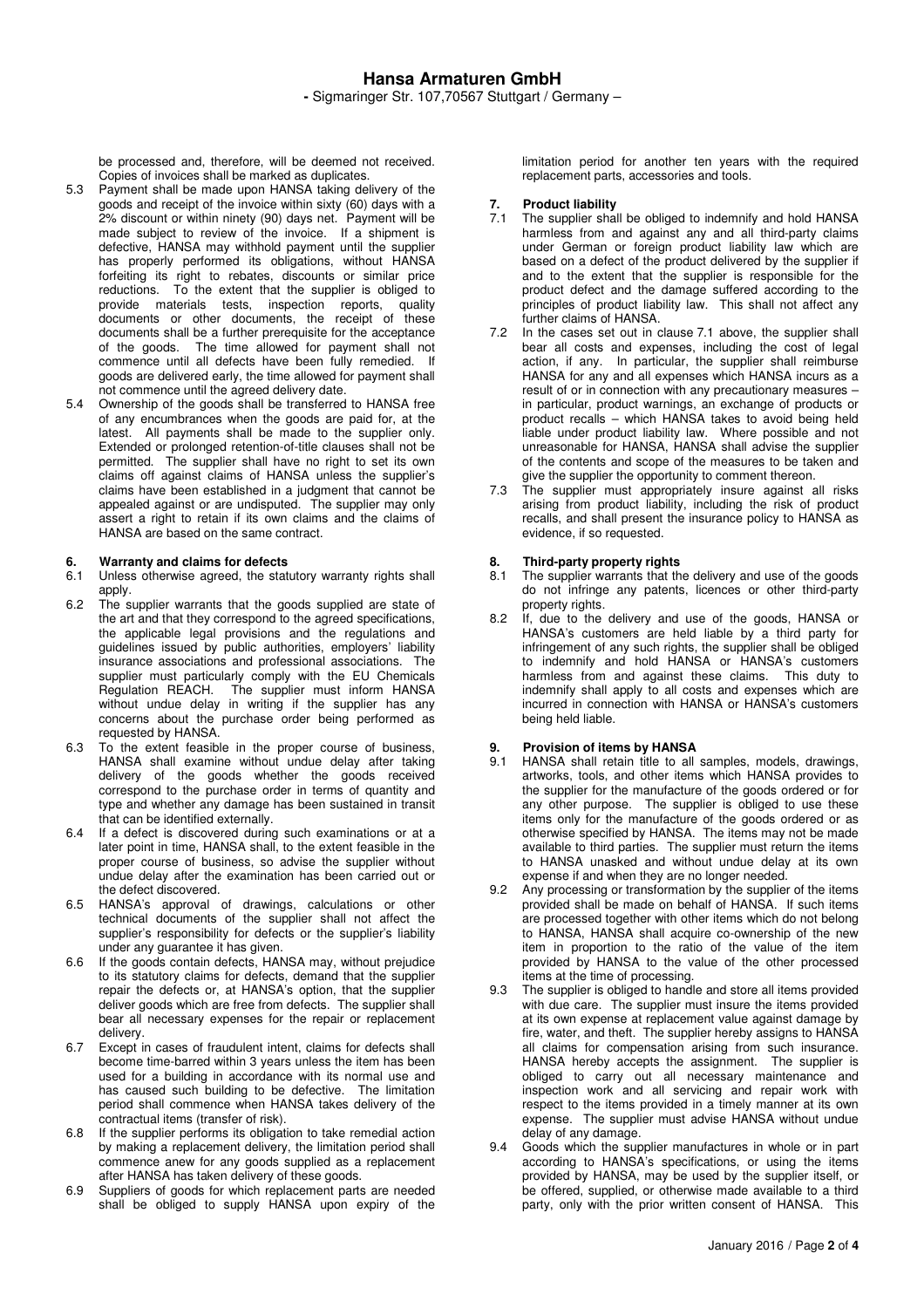also applies to goods which HANSA has legitimately refused to accept from the supplier. The supplier must pay HANSA liquidated damages in the amount of EUR 25,000.00 for each and any violation of these provisions. This shall not affect any further claims of HANSA.

### **10. Force majeure**

- 10.1 If an event of force majeure prevents HANSA from performing its contractual obligations – in particular, from taking delivery of the goods – HANSA shall be released from its obligation to perform for the duration of the impediment and a reasonable start-up period, without being liable to the supplier for damages. The same shall apply if the performance of its obligations by HANSA becomes unreasonably complicated or temporarily impossible because of unforeseeable circumstances for which HANSA is not responsible, in particular, because of official acts, energy shortage or major disruptions of operations. This also applies if HANSA is affected by industrial action.
- 10.2 HANSA may rescind the contract if an impediment within the meaning of clause 9.1 above lasts longer than four months and if, as a result of such impediment, the performance of the contract is no longer of interest to HANSA. At the request of the supplier, HANSA shall declare after the expiry of the aforesaid four-month period whether it will make use of its right to rescind the contract or whether it will take delivery of the goods within a reasonable period of time.

### **11. Confidentiality**

The supplier must treat all information about HANSA that becomes available to the supplier and is designated as confidential or can be identified as a trade or business secret due to other circumstances as confidential for an unlimited period of time and, except where required for the delivery to be made to HANSA, shall not record, disclose or exploit any such information. The supplier shall enter into adequate contractual agreements with the employees and agents working for it to ensure that they, too, refrain at least for the duration of the business relationship from any exploitation, disclosure or unauthorized recording of such trade and business secrets for their own purposes.

#### **12. Export control and customs**

The supplier is obliged to inform HANSA in its business documents of any licences that may be required for (re- )exporting the supplier's goods pursuant to German, European and/or US-American export and customs regulations and/or the export and customs regulations of the country of origin of the supplier's goods. For this purpose, the supplier shall provide the following information in connection with the goods concerned at least in its offers, order confirmations and invoices:

- the export control list number pursuant to the Export Control List (Ausfuhrliste) that is an annex to the German<br>Foreign Trade and Payments Ordinance **Payments** (Außenwirtschaftsverordnung) or similar list numbers of any relevant export control lists;
- for US-American goods, the ECCN (Export Control Classification Number);
- the trade origin of its goods and of the components of its goods, including technology and software;
- whether the goods were transported across the USA, manufactured or stored in the USA, or manufactured using US-American technology;
- the statistical product code (HS Code) of its goods; and
- a contact person within its undertaking who can be contacted if HANSA has any further questions.

At the request of HANSA, the supplier is obliged to notify HANSA in writing of all further foreign trade data in relation to its goods and their components and to additionally inform HANSA without undue delay (and before delivering any of the goods concerned) in writing of all changes in the above data.

### **13. Social responsibility and protection of the environment**

The supplier undertakes to comply with the respective regulations on how to deal with employees, the protection of the environment, and safety at work and to work towards reducing the long-term effects of its activities on human beings and the environment. For this purpose, it is recommended that the supplier implements a management system according to ISO 14001 and further develop such system, as far as possible. Furthermore, the supplier shall observe the principles of the Global Compact initiative of the United Nations. These principles essentially concern the protection of international human rights, the right to collective bargaining, the elimination of forced and compulsory labour and the abolition of child labour, the elimination of discrimination in employment and occupation, environmental responsibility and the prevention of corruption. Further information about the UN Global Compact initiative is available at www.unglobalcompact.org.

#### **14. Governing law/place of jurisdiction**

- 14.1. The legal relations between the supplier and HANSA shall be governed by the laws of the Federal Republic of Germany. International matters shall be governed by the United Nations Convention on Contracts for the International Sale of Goods (CISG). Matters that are not dealt with in the Convention or that cannot be decided in accordance with the basic principles of the Convention shall be decided in accordance with the substantive law applicable at the buyer's place of business.
- 14.2 The exclusive place of jurisdiction for all national business relations with businesspersons and legal persons under public law shall be the buyer's place of business. However, the buyer shall additionally have the right to sue the supplier at the supplier's place of business or at any other permissible place of jurisdiction.
- 14.3 In international, cross-border business transactions, whenever a legal dispute arises out of or in connection with this agreement and its implementation, the contracting parties may choose whether to turn to the ordinary courts of law or whether to bring the matter before an arbitral tribunal.
- 14.4 If the parties turn to the ordinary courts of law, the exclusive place of jurisdiction for all disputes arising out of or in connection with this agreement and its implementation shall be the buyer's place of business. However, the buyer shall additionally have the right to sue the supplier at the supplier's place of business or at any other permissible place of jurisdiction.
- 14.5 If the parties turn to an arbitral tribunal, all disputes arising out of or in connection with the present agreement shall be finally decided in accordance with the Arbitration Rules of the German Institution of Arbitration (Deutsche Institution für Schiedsgerichtsbarkeit e.V. (DIS)). The DIS Arbitration Rules are available in German, English, French, Spanish, Chinese, Russian and Turkish, amongst other languages, at http://www.dis-arb.de/de/16/regeln/uebersicht-id0.
- 14.6 The arbitral tribunal shall be comprised of three arbitrators. Unless otherwise agreed between the parties, at least one of the individual arbitrators must have studied law and completed such studies successfully. The arbitrators must be in command of the language of the arbitral proceedings.
- 14.7 The language of the arbitral proceedings shall be German unless the parties agree on another language for the arbitral proceedings.
- 14.8 The place of arbitration shall be the buyer's place of business.

#### **15. Miscellaneous**

- 15.1 The supplier shall not be authorized to employ a third party to carry out an order, or any material parts of an order, unless HANSA has given its prior written consent.
- 15.2 Any transfer or assignment of rights and obligations of the supplier to third parties shall require the written consent of HANSA.
- 15.3 The language of the contract shall be German.